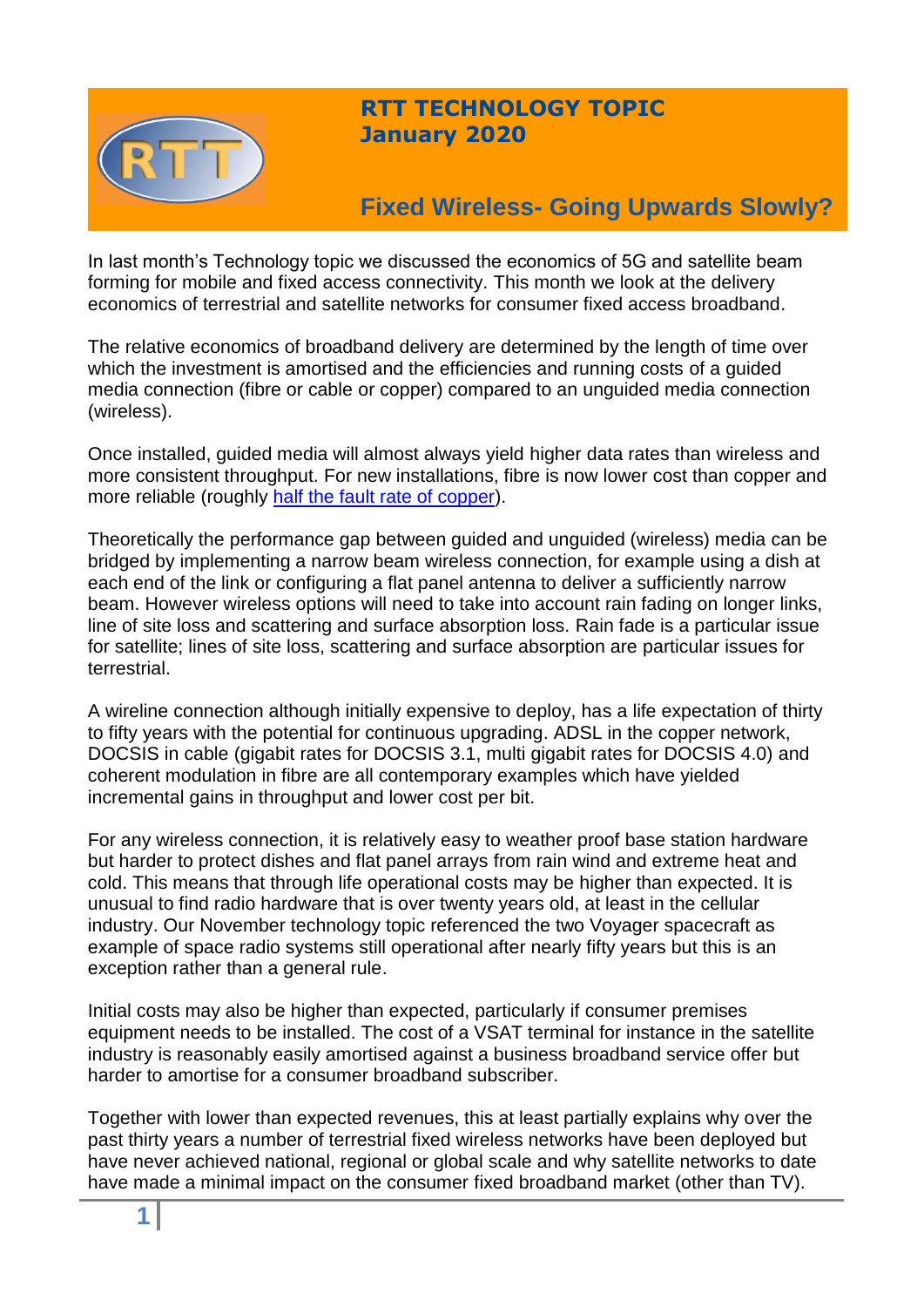There is an assumption that 5G can deliver higher value per bit and lower cost per bit than legacy networks on the basis of delivering capacity gain from additional spectrum and capacity and range gain from 'micro sectoring'.

5G can be regarded as being closely evolved from 4G and therefore can benefit from the scale economies that have made LTE a global success. LTE is however not widely used for fixed wireless partly due to limited capacity. This means that it is more economic to service mobile users where the value per bit is higher than the value per bit realisable from fixed subscribers or put another way, servicing fixed users imposes an opportunity cost.

The decision by AT&T and Verizon to introduce 5G initially as a fixed wireless service would appear to suggest that this economic rule no longer applies and that fixed wireless, specifically broadband fixed wireless, can be promoted as an economic alternative to fibre, cable and copper. This would mean that the terrestrial fixed wireless market would grow rapidly albeit from a modest starting point.

In 2019 the US Federal Communications Commission (FCC) concluded the country's second auction of high band *'5G-suitable'* frequencies yielding \$2.02 billion from the 24 GHz band adding to the \$700 million realised from the earlier 28 GHz auction so the assumption might be that these bands would be considered as the preferred option for both fixed and mobile broadband connectivity.

The counter argument is that the capex and opex costs associated with the site density needed for FR2 may slow the rate at which these millimetre bands are deployed in the US and other Rest of the World markets and may mean that terrestrial fixed wireless in these upper bands including the millimetre bands may be less successful than industry analysts presently assume. FR 1 spectrum has the benefit of better range but capacity limitations suggest that the opportunity costs of servicing fixed users will outweigh potential ROI benefits. Serving fixed users from space may have similar limitations though may have a longer term potential for changing the overall delivery economics of the fixed wireless sector both for established markets and the developing world but for both satellite and terrestrial, the following caveats apply

**Lower value per bit** - there are no convincing indications that fixed subscribers will deliver higher value than mobile and almost certainly will yield a lower return when measured on a value per bit basis. Thus, even if mobile market scale economies are applied to fixed access markets, it will generally be more profitable to service mobile users.

**Higher cost per bit relative to copper, cable and fibre** – the potential for increasing data rates through existing fibre, cable and copper is often underestimated- higher level modulation and improved coding have transformed the delivery economics of cable and copper and fibre throughput continues to improve. Higher throughput also improves the economic case for new fibre deployment.

**Regulatory intervention to subsidize fibre roll out** – in many markets the roll out of fibre including rural access fibre is seen as a national strategic investment.

**User expectations** are increasing faster than fixed wireless delivery capability. A simple example is TV where screen sizes are increasing year on year from 22 inch screens a few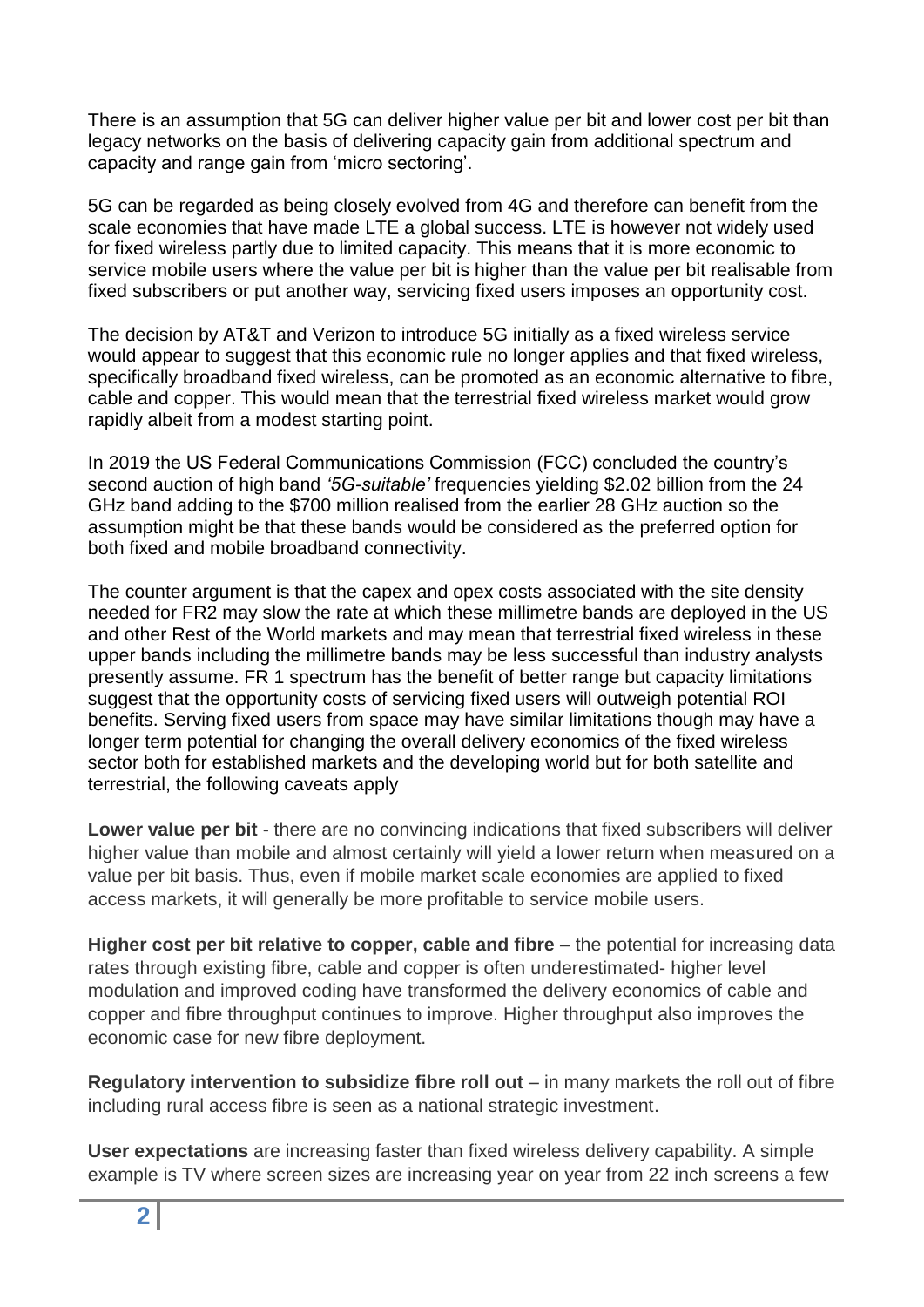years ago to 65 inch screens which in turn implies a transition from SDTV to super high definition TV which increases a 2.5 Mbps data rate to 72 Mbps.(See our [August 2019](https://www.rttonline.com/tt/TT2019_008.pdf)  [Technology Topic 5GTV\)](https://www.rttonline.com/tt/TT2019_008.pdf). These increases in data rate are relatively easily absorbed by fibre and even cable and copper still have room for higher data rates. They are problematic for terrestrial fixed wireless and can only realistically be supported by adding dishes to both ends of the link which would be generally uneconomic.

GSO satellites have serviced the TV market successfully for many years and could scale the existing 12 GHz service offer to 18 GHz or above to support all or any of these TV subscribers. It is however challenging to meet interactive expectations and most market indications point towards more TV over fibre and less over satellite over the longer term.

**Additional costs** – installation costs have undermined almost all existing terrestrial fixed wireless business models. Twenty years ago, the Ionica network in the UK (fixed wireless at 3.5 GHz) had a business model predicated on between 2 and 3 installations a day. The actual rate was at best two and usually one a day with a high number of quality issues that needed to be resolved post installation. The Ionica network was also based on ISDN (144 kbps) which by the mid/late 1990's was comfortably overhauled by copper ADSL.

**Cost per bit and value per bit trends over time** –future fibre upgrades will potentially deliver **a faster reduction in per bit cost** than band limited/power limited wireless.

**Investment sentiment –** the appetite for longer term returns ebbs and flows but fibre investment yields dependable dividend returns within 8 to ten years and once fully amortized can deliver sustained profitable income.

**User expectations** - the rate at which user expectations are increasing (see TV example above) dictates the **value per bit** and it can be observed this seems **likely to increase at a slower rate than the cost per bit** over time.

Whatever the absolute economics, the rate of roll out is determined by the **relative**  economics of fixed wireless broadband and mobile broadband (or enhanced mobile broadband in 5G terminology).

The regulatory expectation is that rural broadband access should match urban access data rates and pricing. Data expectations increase over time and include those proud owners of 65 inch televisions installed in their country homes coupled to a state of the art interactive games room. Monthly data consumption is already ten times average mobile consumption in many markets, 250 g/bytes is not untypical, and the ratio may increase over time given that few people will be carrying a 65 inch or larger screen around with them.

Serving these users from existing mobile masts or present and future satellite systems therefore occupies bandwidth which could realise higher value per bit from mobile subscribers including ESIMS (Earth Stations in Motion) in the satellite sector. The same caveat applies in urban areas where millimetric fixed wireless solutions are being promoted.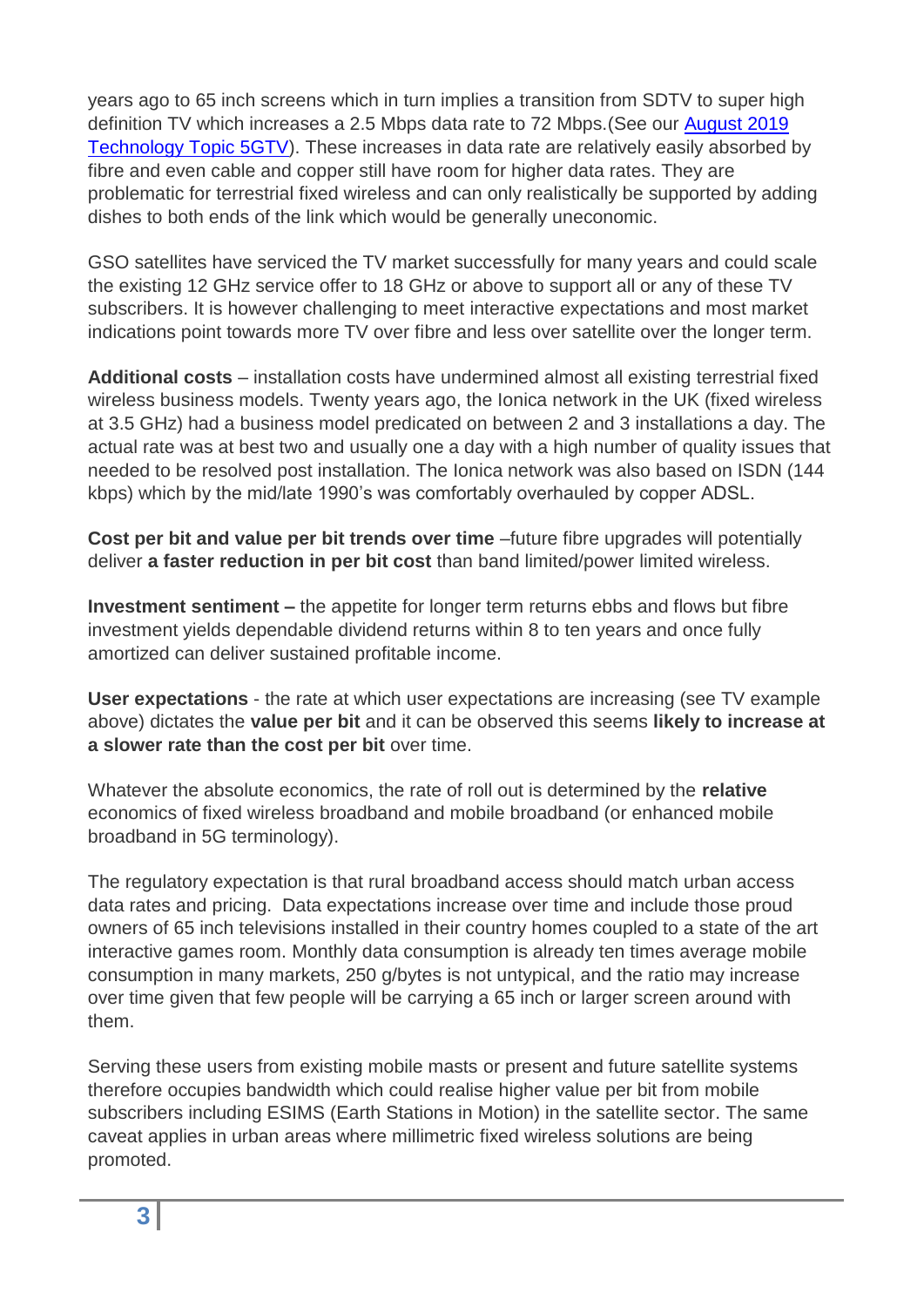There are other fixed wireless markets other than broadband for example narrow band connectivity for applications such as agrarian IOT which can be served economically from satellite or terrestrial wireless so the relative economics depend on how fixed wireless is defined.

If defined as users who are stationary and including low bit rate connectivity then it is possible to produce a number which is a significant percentage of overall subscriber numbers with an expectation of growth equal to or possibly marginally faster than overall subscriber growth though even this market may be more efficiently serviced via Wi-Fi or for wide area, more specialist radio systems.

If defined as an alternative to fibre, then it is hard to avoid the conclusion that cellular operators will fail to make an adequate financial return on fixed wireless investment. The service offer may be maintained for regulatory reasons but will not be aggressively marketed. AT&T and Verizon both publicly state that fixed wireless is a stepping stone to mobile 5G. Operators with proprietary fixed wireless solutions will have an even harder struggle and do not have mobile users as a fall back.

#### **Summary**

There have been at least three generations of cellular radio based fixed wireless service offers none of which have been sufficiently profitable or successfully enough to scale globally.

AT&T and Verizon's apparent enthusiasm to deploy should be treated with caution partly because it is a convenient way of temporarily managing regulatory exhortations to provide rural access broadband at competitive prices. In reality there are substantial associated capex and opex costs that are irreducible, compounded by user expectations that move faster than the wireless technology deployed.

While it is possible to deploy dedicated beams to cover individual fixed wireless subscribers on line of sight links it will generally not be possible to support non line of sight particularly in any of the FR2 bands. This incurs repeater and or relay costs.

Any marginality on the link budget will mean that an external antenna will be needed at the subscriber's house. This incurs initial installation cost and ongoing support costs. The satellite TV industry and terrestrial TV industry have years of experience in home dish and antenna installation but these are systems optimized for one way delivery.

Terrestrial millimetre wave has an economic deployment problem in most markets and in the short term C band is proving more than adequate as a basis for initial 5G roll out in most markets. There will therefore be minimal terrestrial operator appetite to aggressively deploy millimetre band hardware prior to saturation of C band which is probably going to take at least five years. C band has more than enough capacity for mobile users but could become saturated if fixed subscribers become a large part of the subscriber mix. This is potentially problematic if these subscribers cost more per bit and realise lower revenues per bit

The high count LEO constellations are well up on their launch schedules but the big challenges are down on the ground and are similar to 5G with low cost AESA Active Electronically Scanned Array (AESA) antenna availability being a particular issue.